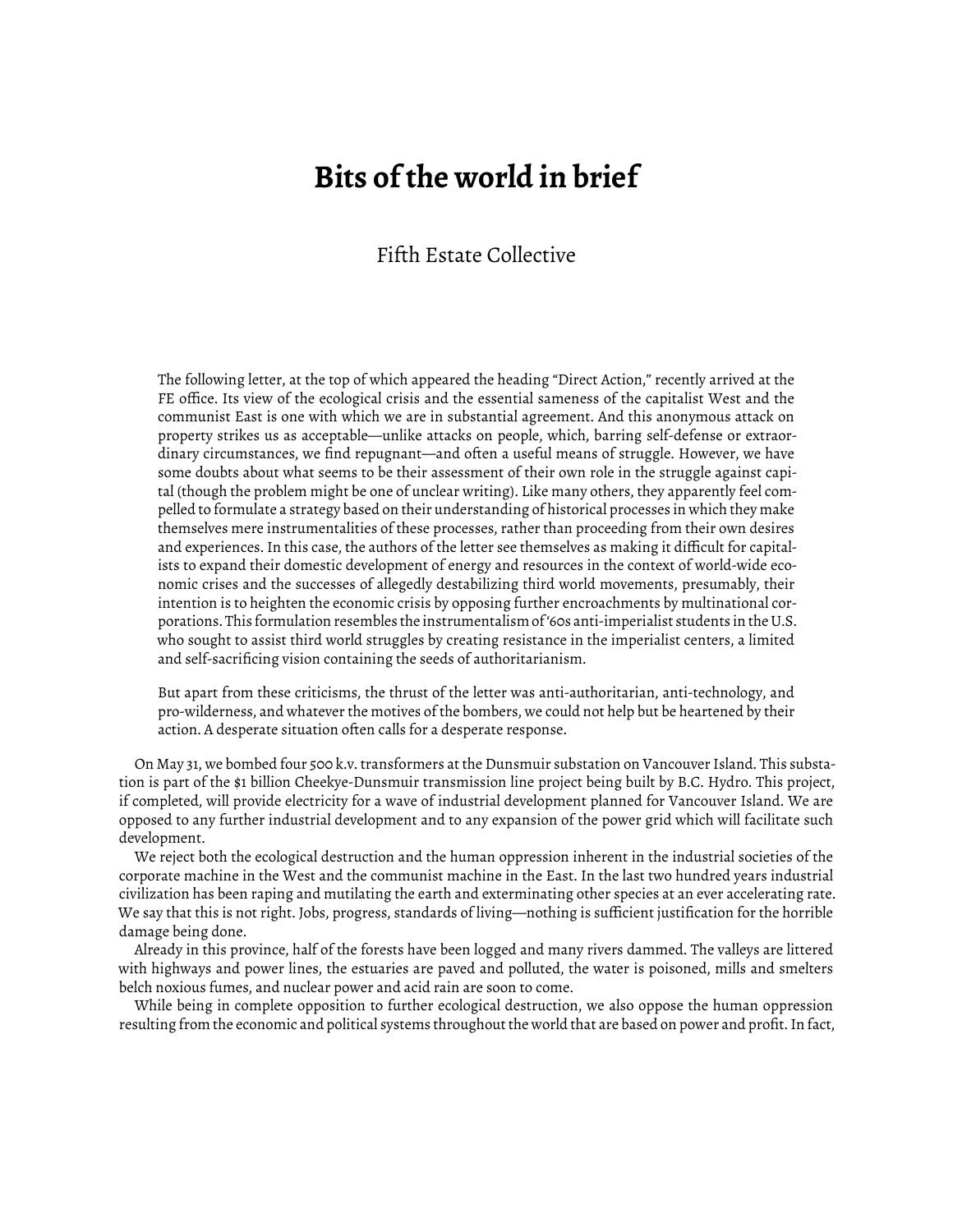ecological destruction is directly related to the human oppressions of sexism, racism, hierarchy and imperialism. The desire for power, the insensitivity to the suffering of others and the need to feel superior are the sinister bonds that underlie all these oppressive human relations.

Centuries of patriarchy and imperialism have created oppressive power relations that now permeate most societies and their institutions. As a result, people today have internalized these characteristics; however, this does not negate the ultimate responsibility of the ruling classes that control and direct these institutions.

The same ruling classes and multinational corporations who relentlessly destroy the environment, also control the repressive dictatorships and governments of democratic facade throughout the capitalist world. The repression and economic exploitation that result are an inevitable consequence of societies that function in order to fulfill the profit and growth demands of a corporate economy.

Within the capitalist world, a growing number of liberation movements have created a situation in which the industrialized societies can no longer depend for their supply of strategic materials on these potentially "unstable" regions of the so-called third world. And so during the late '70s and now into the '80s, the industrialized societies are attempting to become less energy dependent on these regions by exploiting coal, oil, gas and nuclear energy and resources from regions that meet international security objectives. Canada, at this time, meets these objectives.

Canada's historical role has always been that of supplier of cheap resources to the industrialized world. As this role becomes more critical internationally, the development of energy and resource mega-projects in Canada has become a government priority. As well as serving a strategic function within the international economy, the Canadian capitalists see these mega-projects as a means of overcoming the ongoing economic crisis nationally.

We must make this an insecure and uninhabitable place for capitalists and their projects. This is the best contribution we can make towards protecting the earth and struggling for a liberated society.

The following is from Bulletin No. 18 of the "Emergency Response International Network," c/o Akwesasne Notes, Mohawk Nation, via Rooseveltown, N. Y. 13683.

URGENT CALL FROM BRAZIL—Gessellschaft fur Bedrohte Volker (Association for Endangered Peoples), Frankfurt, Germany recently began an international campaign in support of the 600 to 1,000 Waimiri and Atroari Indians of Brazil.

The Waimiri-Atroari are Carib-speaking Indians who inhabit the forests of the northern Amazon region of Brazil. Since the end of the 19<sup>th</sup> century, the Waimiri-Atroari have suffered periodic massacres and invasions of their lands. When Brazil launched the Amazon development program in the late 1960s, the government declared that the Indians could not stand in the way of "progress." As a result, dozens of Indian tribes were reduced in population because of the highways, military assaults and massacres, epidemic diseases, and invasions by cattle ranchers. FU-NAI (Brazil's equivalent of the Bureau of Indian Affairs) failed to protect the Indians and to demarcate any of their lands.

The lands of the Waimiri-Atroari were in the path of the Manaus-Boa Vista Highway. When construction began on this highway in the early '70s, the Brazilian Army tried to drive the Indians southward out of the way of the road. Numerous eyewitness accounts verify that the Brazilian Army conducted machine-gun massacres and bombings of the Waimiri-Atroari. As a result, the Indian population declined from 3,000 to 600 between 1968 and 1975.

The highway has been completed and now the Indians are faced with new threats. Mineral companies are seeking authorizations for mining on Indian lands and a large hydro-electric project may flood the Indian reserve. The government has refused to reveal any information on either of these projects.

These actions have now pushed the Waimiri-Atroari Indians into a highly critical situation. Not only is their survival as a group with their own way of life and own culture now in jeopardy, but their very survival as such may, after 300 years of struggle, become virtually impossible.

It is therefore most important and urgent to oppose the Brazilian government's policy of systematic extermination, which right now is once again willing to sacrifice two more Indian nations (see ERIN Bulletins 2, 3, 12, and 16 for information on the creation of the Yanomami Indian Park) to the altar of supposed economic advantages. This opposition can best be mounted through a program of wide and firm public protests. That is why we're appealing to you to support this action by publicizing this case and asking you to write protest letters and telegrams to the following addresses: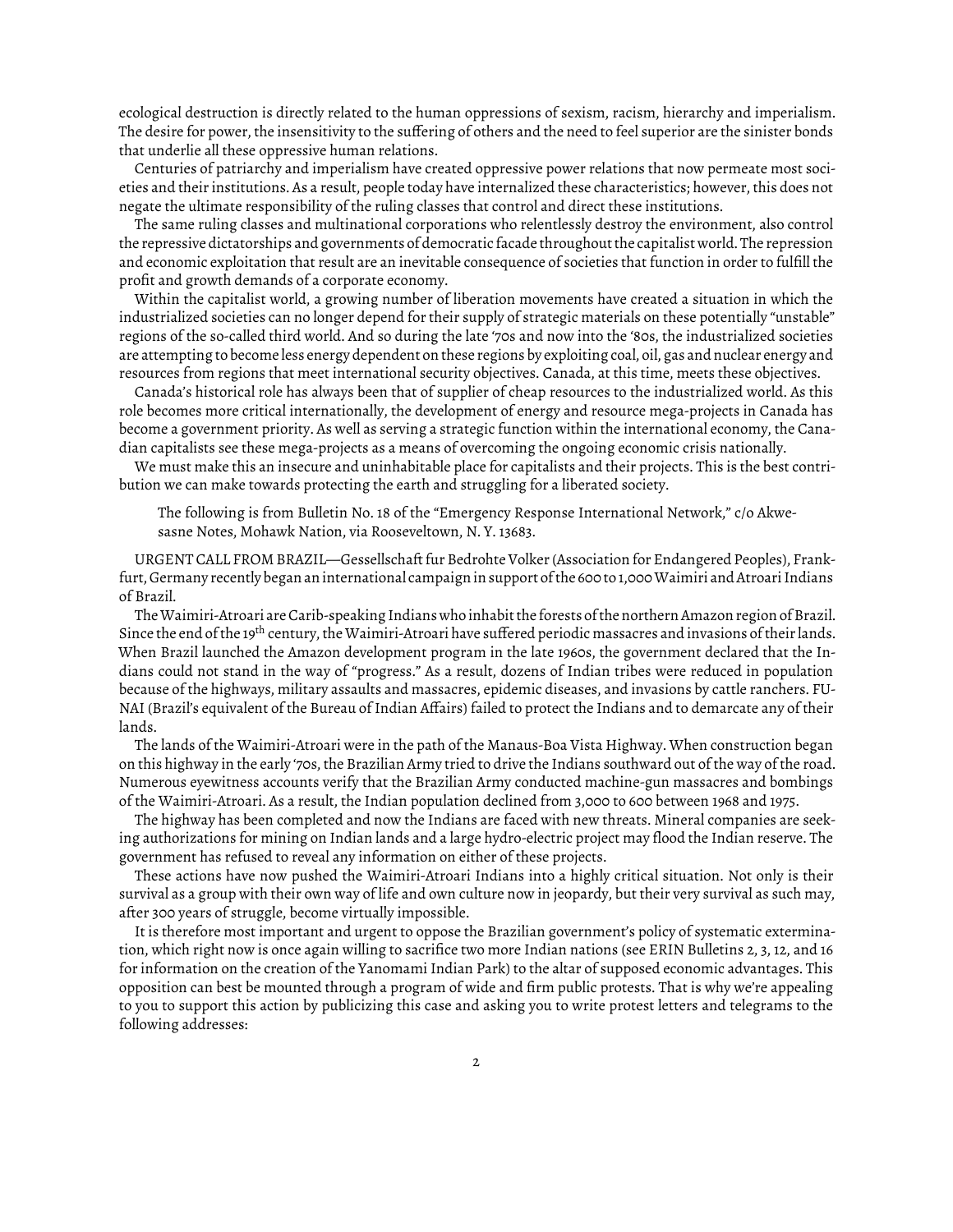```
Exmo. Sr. Joao Baptista Figueiredo
Presidente da Republica
Brasilia, D.F. 70054
Brasil
Exmo. Sr. Coronet Paulo Moreira Leal
Presidente da FUNAI
SAS Q—1 Bloco A, 7 andar
Brasilia, D.F. 70054
Brasil
The Brazilian embassy of your own country
It would be of great help if you could send a copy of your letters to:
CIMI
c/o Paulo Suess
caixa postal 984
69000 Manaus/AM
Brasil
* * *
```
"General Dozier ended his public appearance by surprising his wife with the Christmas present that he had bought but could not deliver. It was a necklace with a shield of NATO's Southern Europe Command as a pendant, and the presentation ended in an emotional embrace that did not lose its evident depth of tenderness even when it had to be repeated several times for the television and still cameras."

—*New York Times*, January 30, 1982

## **Related**

See "Direct Action Bombs Litton," [FE #311, Winter 1983](https://www.fifthestate.org/archive/311-winter-1983/direct-action-bombs-litton/).